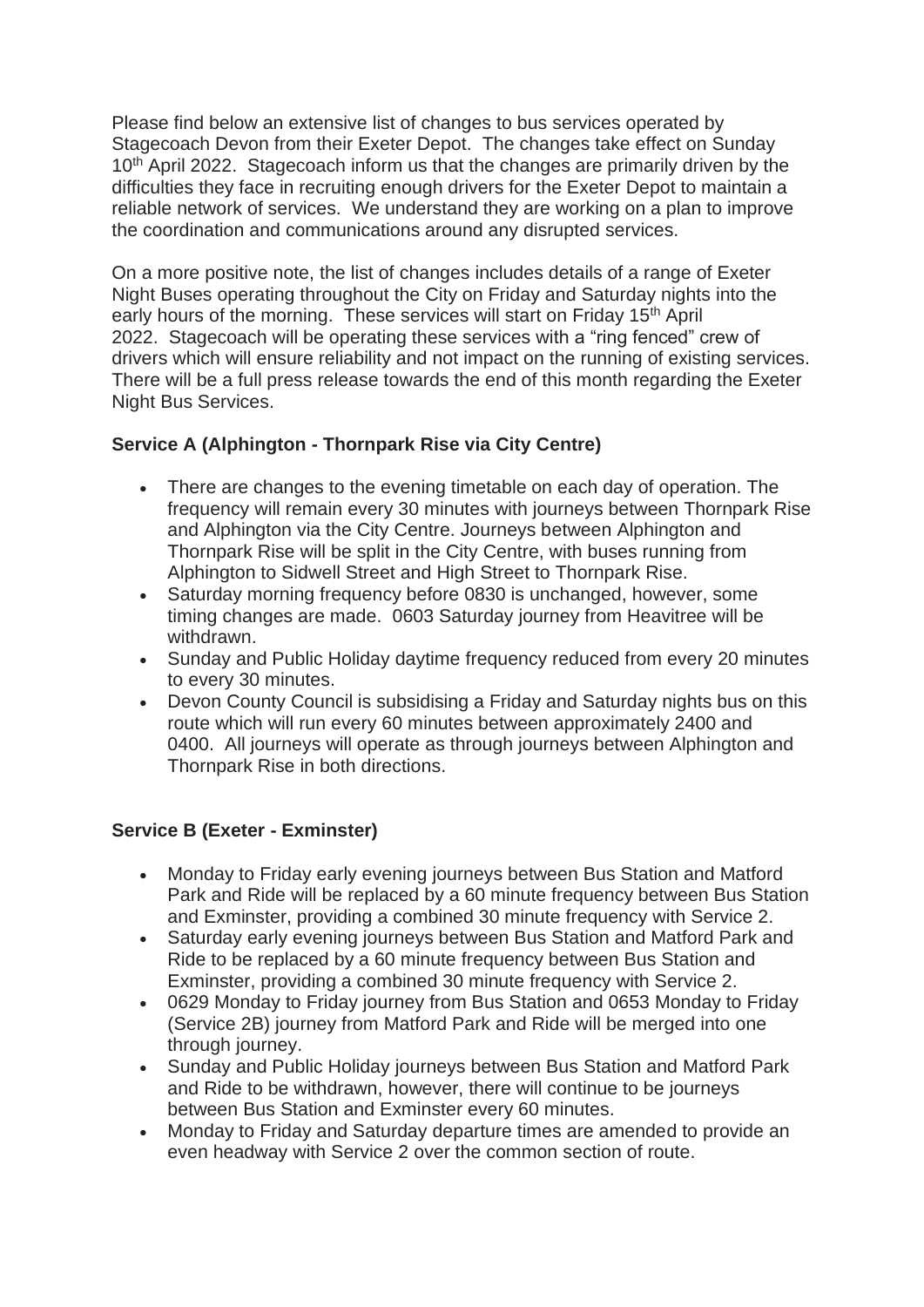# **Service E1/E2 (City Centre – Exwick)**

- Monday to Friday morning school day variations to operate in school holidays, removing the need for timetable variations.
- Monday to Friday evening frequency after 1900 reduced from 30 minutes to every 60 minutes on each service, providing a combined 30 minute frequency.
- Saturday evening frequency after 1900 reduced from 30 minutes to every 60 minutes on each service, providing a combined 30 minute frequency.
- Sunday and Public Holiday daytime frequency reduced from every 30 minutes to every 60 minutes.
- Sunday and Public Holiday evening frequency after 1900 reduced from 30 minutes to every 60 minutes on each service, providing a combined 30 minute frequency.
- Daily evening journeys will terminate at High Street, as opposed to Odeon, however, passengers can remain on the vehicle, which will continue to Sidwell Street as Service A.
- Devon County Council is subsidising a Friday & Saturday night bus on the E1 which will run every 60 minutes between approximately 2400 and 0400, with the route amended from Sidwell Street to operate via RD&E Hospital.

## **Service F1/F2 (City Centre – Beacon Heath)**

- Monday to Friday evening frequency after 1900 reduced from 30 minutes to every 60 minutes on each service.
- Saturday evening frequency after 1900 reduced from 30 minutes to every 60 minutes on each service.
- Sunday and Public Holiday daytime frequency reduced from every 30 minutes to every 60 minutes on each service, between approximately 1030 and 1730.
- Sunday and Public Holiday early morning journeys before 1000 will not serve Union Road on Service F2.
- Sunday and Public Holiday evening frequency after 1900 reduced from 30 minutes to every 60 minutes on each service.
- Daily evening journeys will terminate at Odeon, as opposed to Sidwell Street, however, passengers can remain on the vehicle, which will continue to Sidwell Street as Service E1/E2.

### **Service H/H1/H2 (West Garth Road / Exeter St David's – RD&E Hospital)**

- Monday to Friday Service H journeys between Exeter St David's and RD&E Hospital will be withdrawn.
- Services H1/H2 will continue to provide a combined 30 minute frequency, with other services also serving RD&E Hospital and Barrack Road.
- Monday to Friday morning peak journeys are re-timed.

# **Service I (City Centre – Digby)**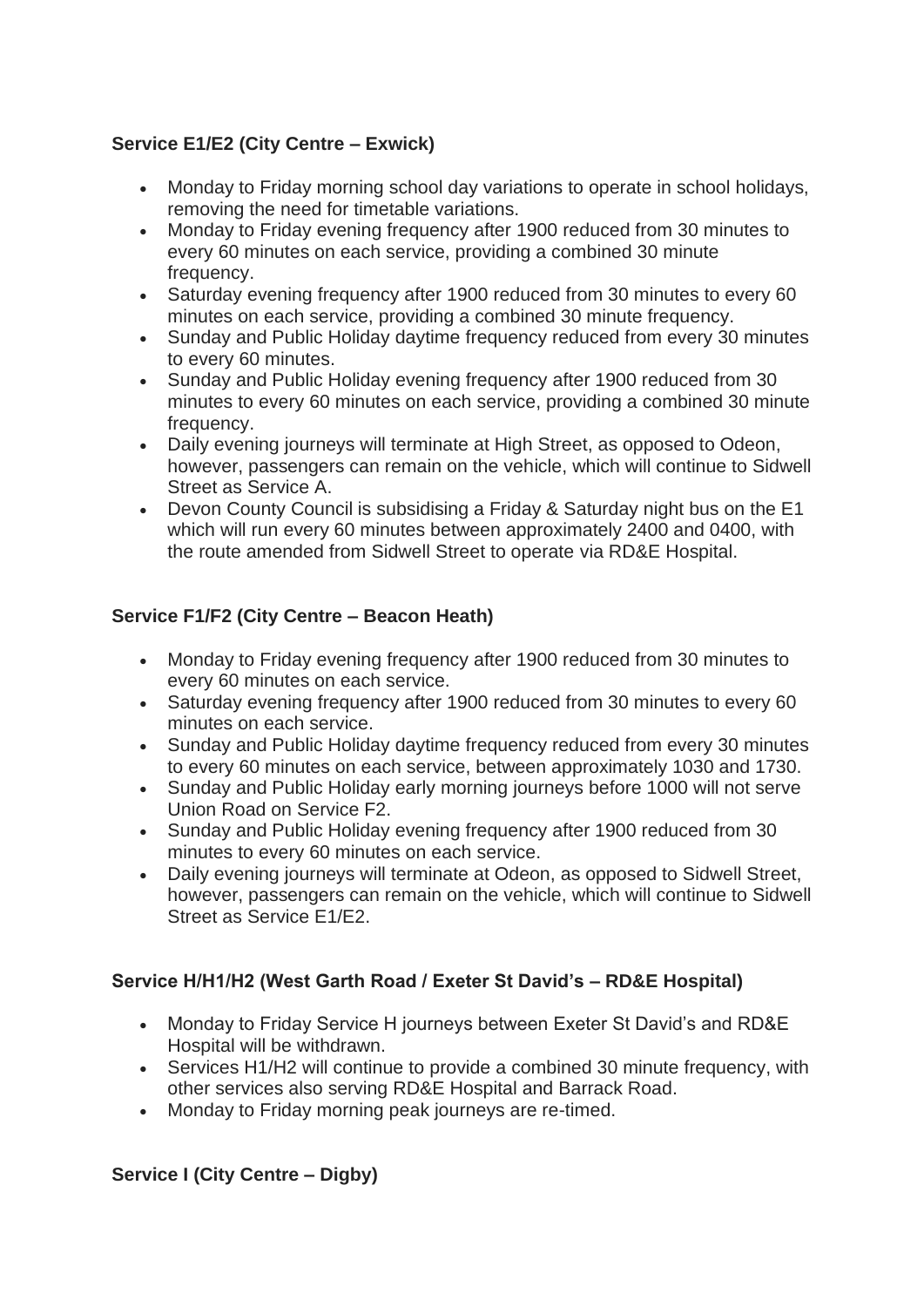- Monday to Friday evening short working journeys between Whipton and City Centre will be withdrawn, with a 60 minute frequency along the entire route continuing.
- Saturday evening short working journeys between Whipton and City Centre will be withdrawn, with a 60 minute frequency along the entire route continuing.
- Sunday and Public Holiday daytime frequency reduced from every 30 minutes to every 60 minutes.
- Sunday and Public Holiday evening short working journeys between Whipton and City Centre will be withdrawn, with a 60 minute frequency along the entire route continuing.
- Devon County Council is subsidising a Friday and Saturday nights bus on this route which will run every 60 minutes between approximately 2400 and 0400.

# **Service J (City Centre – Digby)**

- Monday to Friday evening short working journeys between Whipton and City Centre will be withdrawn, with a 60 minute frequency along the entire route continuing.
- Saturday evening short working journeys between Whipton and City Centre will be withdrawn, with a 60 minute frequency along the entire route continuing.
- Sunday and Public Holiday daytime frequency reduced from every 30 minutes to every 60 minutes.
- Sunday and Public Holiday evening short working journeys between Whipton and City Centre will be withdrawn, with a 60 minute frequency along the entire route continuing.
- Devon County Council is subsidising a Friday and Saturday nights bus on this route which will run every 60 minutes between approximately 2400 and 0400.

### **Service L (City Centre – Pinhoe)**

- Monday to Friday evening frequency after 1900 reduced from 30 minutes to every 60 minutes.
- Saturday evening frequency after 1900 reduced from 30 minutes to every 60 minutes.
- Sunday and Public Holiday daytime frequency reduced from every 30 minutes to every 60 minutes, with journeys between Pinhoe and South Street in the City Centre withdrawn.
- Devon County Council is subsidising a Friday and Saturday nights bus on this route which will run every 60 minutes between approximately 2400 and 0400.

### **Service K (City Centre – Whipton – Science Park)**

• Monday to Friday morning school day variations to operate in school holidays to remove the need for timetable variations.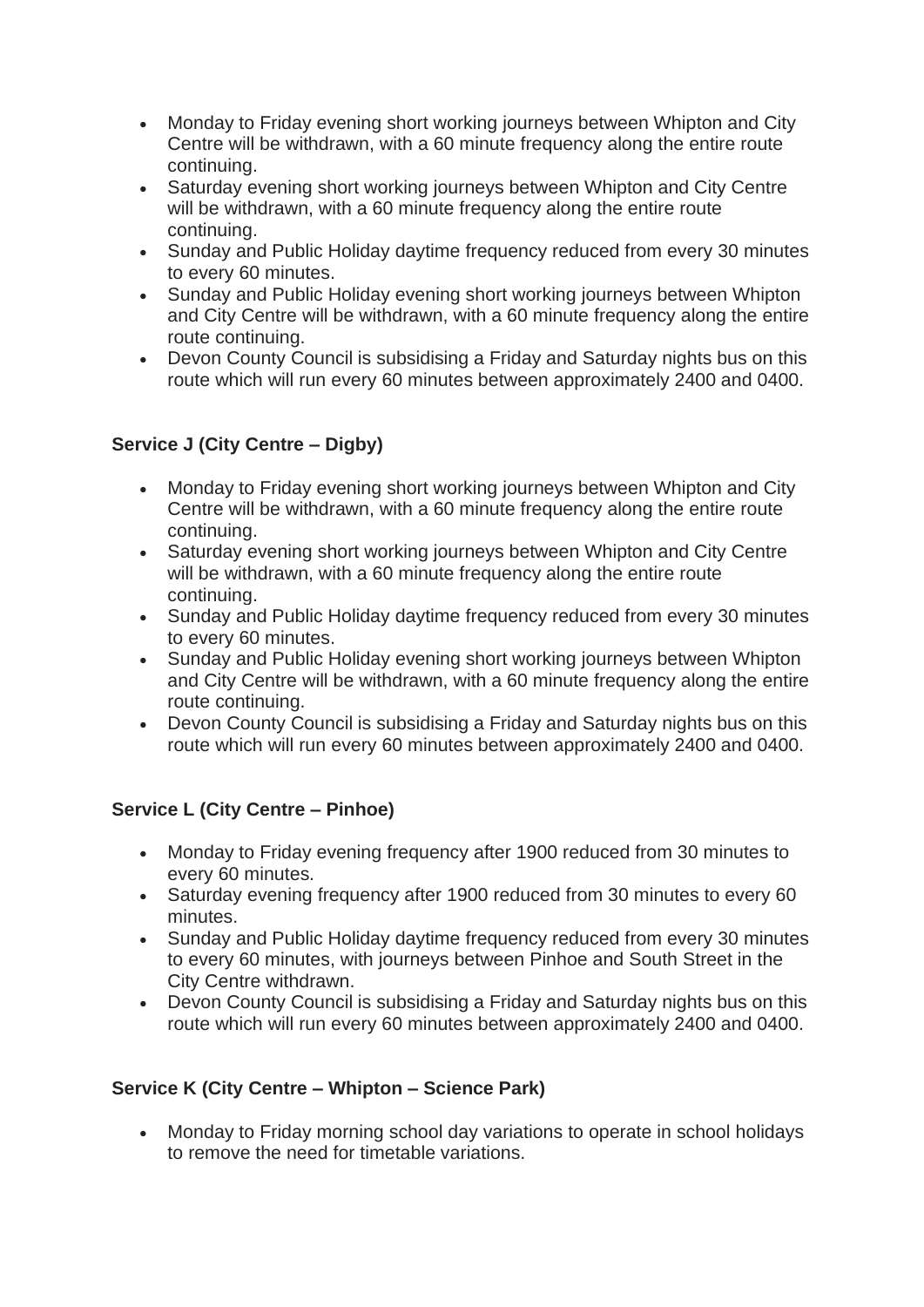- Monday to Friday frequency reduced from every 20 minutes to every 30 minutes.
- Saturday frequency reduced from every 20 minutes to every 30 minutes.

### **Service T (City Centre – Topsham Quay)**

• All evening journeys will be withdrawn, however, the majority of passengers will be able to use Services I/J as alternatives.

### **Service X (Whipton – Honiton Road Park & Ride)**

• Sunday and Public Holiday journeys are withdrawn.

### **Service Y (Alphington – Matford Park & Ride via Exwick and City Centre)**

- Sunday and Public Holiday.
- Monday to Friday and Saturday journeys will start at Broadway, as opposed to Alphington.

### **Service Z (Exminster – Matford Park & Ride via Honiton Road Park & Ride)**

- Monday to Friday and Saturday journeys will benefit from additional running time.
- Sunday and Public Holiday journeys are withdrawn.

### **Service Red (City Centre – Honiton Road Park & Ride)**

• Sunday and Public Holiday frequency reduced from every 20 minutes to every 30 minutes, with the hours curtailed to approximately 0845 until 1830.

### **Service 2 (Exeter – Newton Abbot via Dawlish)**

- Sunday and Public Holiday short working journeys between Exeter and Dawlish will be withdrawn, making the frequency every 60 minutes between Exeter and Newton Abbot via Dawlish.
- Services B and 2 will provide a combined 30 minute frequency on Sunday and Public Holidays between Exeter and Exminster.
- Exeter based vehicles to be transferred to Newton Abbot, with timetable amended accordingly.
- There are minor changes to the timetable on all days of operation.

### **Service 6/6A (Exeter – Bude via Okehampton)**